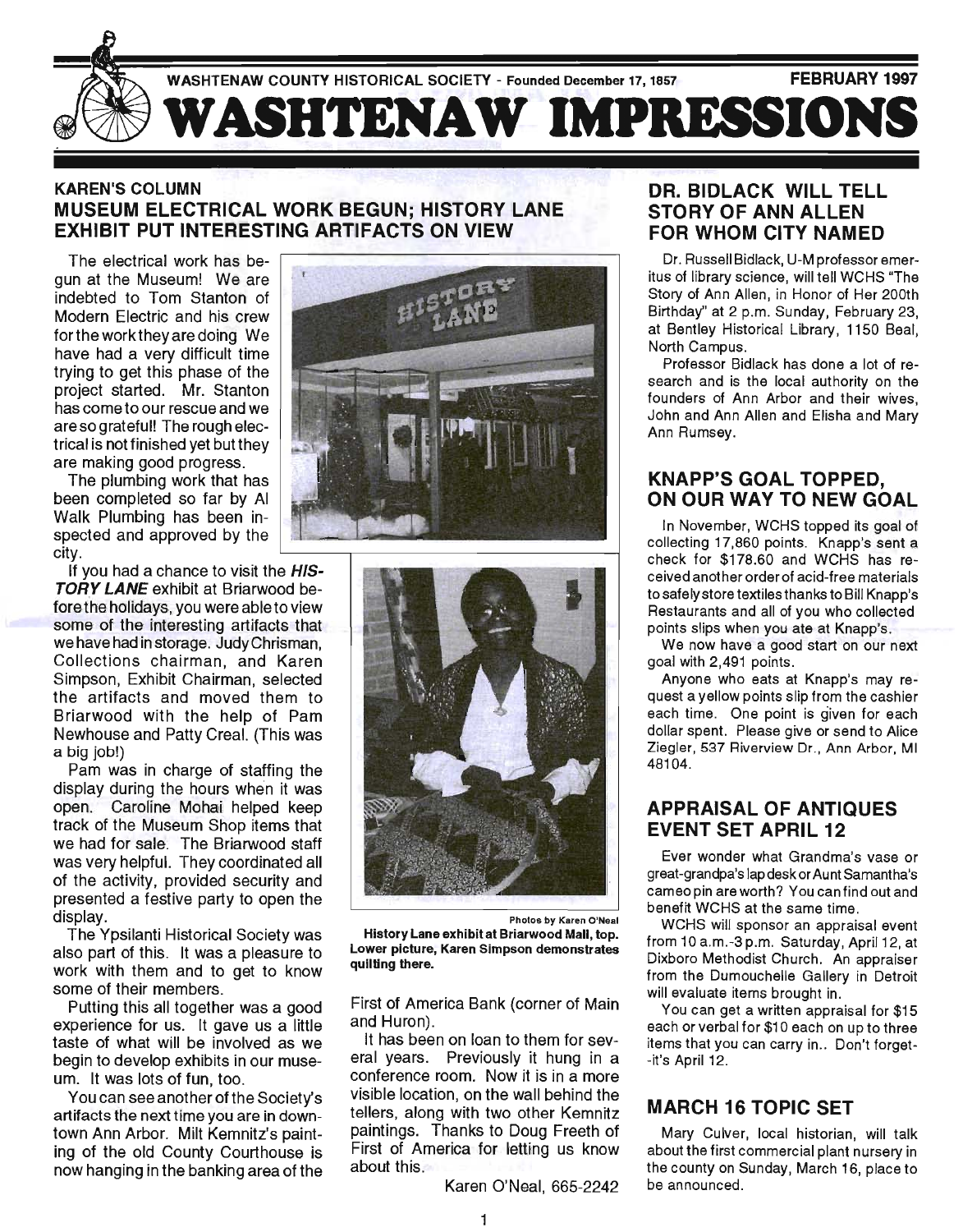# **COUNTY CLERK/REGISTER OF DEEDS TELLS: HOW TO FIND YOUR WAY AMONG GRANTORS, GRANTEES**

As Washtenaw County Clerk/Register of Deeds, Peggy Haines is keeper of official county records of land ownership and vital records of deaths and marriages among other duties.

Asked to give tips on using these records for family history research, she invited the November WCHS audience into the deeds record room in the Courthouse basement for a close-up hands-on look.

"I'm honored to be here. I wantto thank the voters of Washtenaw County. I'm happy to be the custodian of your records.

"The earliest records that we have here start in 1824. They are a transcript from Wayne County."

"The first volume is dated 1824-27. In it everything is listed by 'grantor'--the seller of property--or 'grantee'--the buyer. The indexto grantors is in the front, to grantees in the back. That volume is an index to help locate the documents.

"Also in the first volume is a copy of the original plats of the villages of Ann Arbor and Ypsilanti. After 1827 the index books are separated, grantors in one book, grantees in another.

"In the old indexes, the records are all alphabetical by surname. The vowels are across the top of the page so the name is indexed under the first vowel in the last name. For example, my name, Haines, you would tum to "H", then go down the "A" column until you found my name as grantor or grantee.

"This is an index to get you to the actual record book. It will refer you to a liber number and page. The first volumes of records were labeled "A, B, C and so on. I guess they thought we were only going to have 26 record books. After that they continue on in numerical order.

"We have separate grantor and grantee indexes from 1827 to 1945. First you are going to find the name of the person that owns the property. You check that person as grantor because he is going to be selling to someone else.

"Now this works both ways, backward or forward. If you come in and say I have the name of a grantee who bought the property, we will say do you have any idea when he might have bought the property? They'll say maybe 10 or 20 years ago. You don't have to be specific- -you can kind of ball park it.

"Then you would go to the grantee index because you have the name of the person who owns the property. When



Peggy Haines, Washtenaw County Clerk/Register of Deeds, standing in front of shelves of large deed indexes. Others unidentified.

they take title they take it as the grantee. So we would start searching the grantee index for that person's name. When you find it you will also find the name of the grantor that he or she bought it from.

"Out in the hallway we have the copy of the actual document in volumes starting with the letter A and continuing with numbers until we decided to do microfilming in 1969.

"If somebody has a name they would like to check it might be fun to do a little search." The name Edward Bycraft as a grantor in 1860-something was suggested.

"In checking Bycraft as a grantee a warranty deed was found in 1865, Popkins to Bycraft The index lists that document in liber or volume 70, page 39. So we would pull out volume 70 and on page 39 there is a copy of that deed. Bycraft as a grantor sold that property in 1882.

"Now if that person sold the deed, you would take the name of the grantee and start checking that name as a grantor. You just keep reversing grantors and grantees as you go through the years to trace the history of that property forward or backward.

''The ear1iest documents from the 1800s until the early 1900s were all hand-written. After that they hand-typed them on

a form. We went into microfilming from 1969 to the present time. Three cabinets hold the microfilm documents for almost 30 years."

Comparing the microfilm cabinets to the much bulkier volumes from 1824- 1 969 out in the hall, she pointed out that microfilming saves a lot of space.

"In 1969 we quit using the separate grantor and grantee books and started a card system. They are in cabinets in the middle of the room. They are still kept by grantorand grantee only we have yellow cards for grantors and blue for

grantees.

"If you are going to do a search from 1969 until 1986 you would use these file cabinets in the middle of the room and look under the name of the grantor or grantee.

"In 1986 we went to a computer system. On the back table I have one of the computers turned on. The process still works the same only you have to enter the name in the computer. The computer will bring up any name who from late 1986 to the present time bought or sold property. You don't have to be specific as to grantor or grantee. Just put in the last name and first name. Then it will go to any surname with that first name.

"When you are doing a search on the computer you have to be very careful because the computer will bring up exactly what you tell it, so if you are looking for a specific name you put in the last name and maybe the first initial, and it will go right to the start of those first initials. We want to make sure you don't miss something.

"Every thing here is a public record. You are welcome to access it at any time. This is your office. These are your records. I am the caretaker of these records for you.

"If you want to get a copy of anything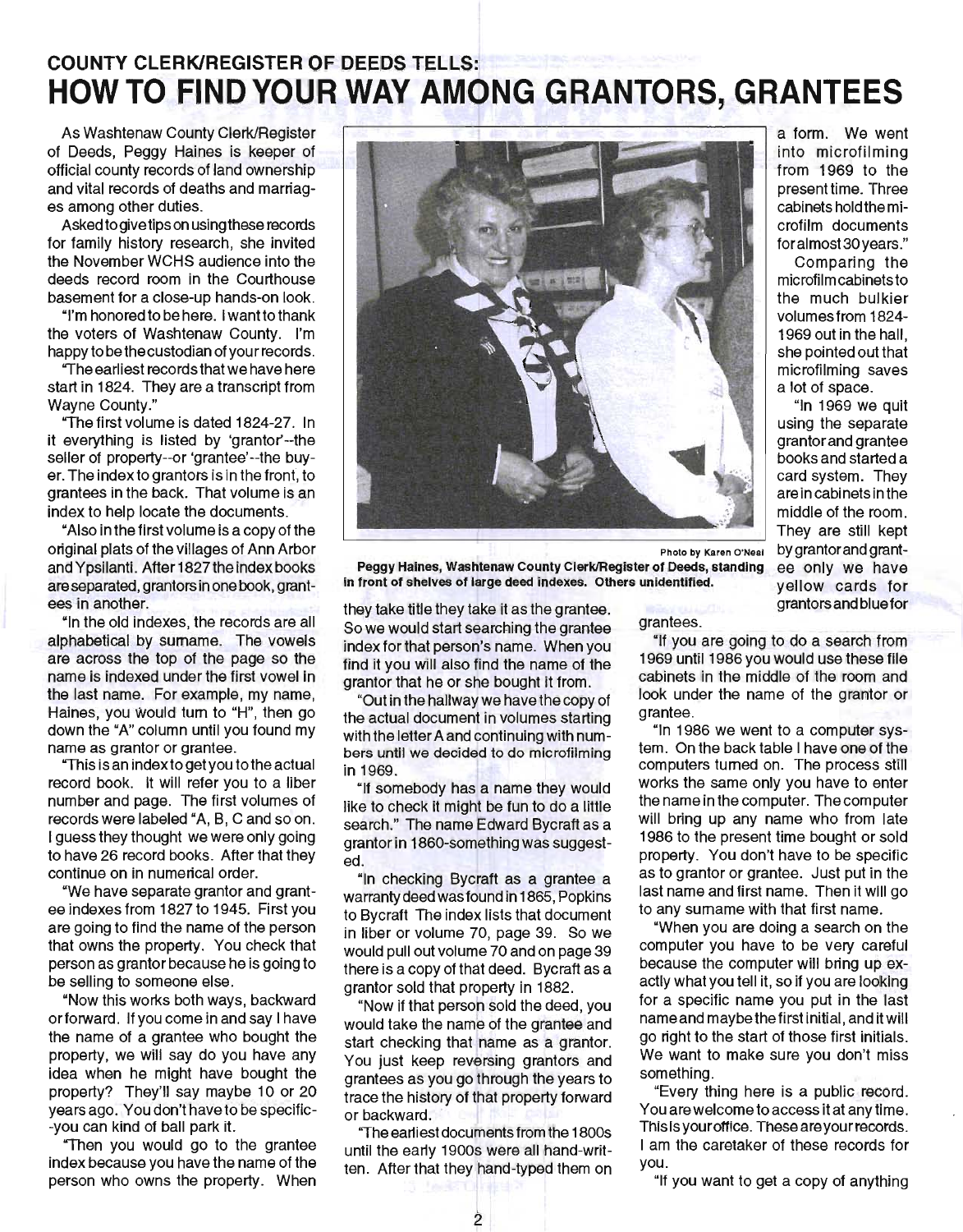it's \$1 a page. By state statute we have to charge \$1 a page.

"These records are accessed daily by title companies here doing title searches. Whenever anybody buys or sells property the title companies are over here searching our records making sure there are no liens or other instruments on the title.

"The records are all kept by name of grantor or grantee. We keep no records by the property description. Washtenaw County does not have a tract index."

She passed out information about land measurement.

"Washtenaw County is divided up into 20 townships. Each township is divided into 36 sections. The handout will be a good tool if you are going to search for grandfather's farm or something.

"It also shows early land measures. When they first divided property years ago they didn't keep records by feet. They keptthem by chains, links, rods and perches.

"In some of these old records you may find a piece of property and it will say one rod by two chains. The handout includes a conversion table on how to convert chains into feet or rods. The handout also briefly defines other terms the researcher of property records might run across.

"Anything relating to real property is recorded in the Register of Deeds office. The earliest records consist of deeds and mortgages but through the years we have plats recorded.

"A plat is when a piece of acreage is divided into lots or into a subdivision. We have a copy of all the plats in Washtenaw County. They are listed alphabetically by name of plat, by township and by city where the property is located. The old plats are measured by chains and links.

"Sometimes in the indexes you will find death certificates, wills and some probate papers such as orders assigning residue of estates. If somebody dies and they don't deed it, it is deeded out by an order assigning residue. That's where it goes from the estate to whoever the courts decide should get the property.

"Plats are listed by name of subdivision, not by owner. We have an index of plats in the far corner that you are welcome to check.

"I don't know what year they started doing this, but tax liens are also recorded. if somebody does not pay their federal or state taxes. That is filed either by the United States or State of Michigan.

"We have sheriff's deeds recorded here. That is when somebody doesn't make



Courtesy 01 Peggy Haines

Michigan land is identified by its distance from two key lines, the north-south principal meridian and the east-west baseline, shown on above map.

their mortgage payments and the property is put up for sale. It's taken into foreclosure and sold by the Sheriff or his representative to the highest bidder.

"Those sales are held every Thursday at 11 a.m. in the lobby of the Courthouse. Those documents have also been recorded in this office.

"There are also miscellaneous documents. There are affidavits recorded where maybe someone had trouble with a fence line or for different reasons they recorded an affidavit. Any document that didn't convey property was recorded in the miscellaneous book.

"We have separate indexes for mortgages, another index for assignment of mortgages--that is when a bank assigns their interest in a mortgage to another bank or one individual assigns their interest to another individual. We have separate indexes for discharge of mortgages when the mortgage was paid off.

"Before 1969 we had several different types of indexes for you to check to make sure you are finding all the documentation that you need.

"After 1969 everything is in the card index--alphabetically as they come--deed, mortgage, liens, whatever. The only thing you won't find in the card indexes is the plat. We have still maintained a separate index for the plats that have been recorded.

"In the days before title insurance when you bought or sold property you got an abstract to that property. An abstract is the entire history of a piece of property starting with early land grants from the President to the people and continue on through time. Any document relating to the property would be in the abstract. Some of them were huge thick documents."

Someone in the audience said they used to ask people to turn in abstracts and they would be given credit. Then the abstract could be brought up to date.

. "Normally in earlier days the buyer would receive the abstract from the seller so it stayed in the family. It was something you kept in your safe or safety deposit box," Russell Bidlack said from the audience.

Another listener, Nancy Krohn said early records of Washtenaw Abstract Company are at Bentley Historical library.

WCHS President Susan Wineberg said abstracts are now worth money to collectors. Wills in them alone are worth a lot to the genealogist.

Peggy said, "Often searchers want to know when their house was built. The deed to the property does not describe what's on it. One of my suggestions is to see if there was a mortgage on it and how much it is.

"Another suggestion is to look up old treasurer's records. The General Services Department has old treasurer's records in storage here. You can look up assessments on property. When the assessment increased that would give you a clue.

"Forthose who are doing genealogy, a lot of the deeds contain a wealth of information--there are addresses of where the people came from, perhaps another state or country. Sometimes you will find the wife's name that you didn't know. Sometimes you will find little tidbits."

When Susan researched a house she used to live in, she said she found a will in the deed with a description of household items willed to other people.

"If you want to know when a house was built and it was after 1860," Susan continued, "You can use the city directories at the public library. The first one was published in 1860. Some of the directories are joint city-county directories.

"After 1894 the city directories are indexed by address, so if you want 208 Church Street you can just look it up. If it's not there you know there was no building there yet.

Someone in the audience had found a date for her home by calling the city water department. They told her the year running water was installed in the house.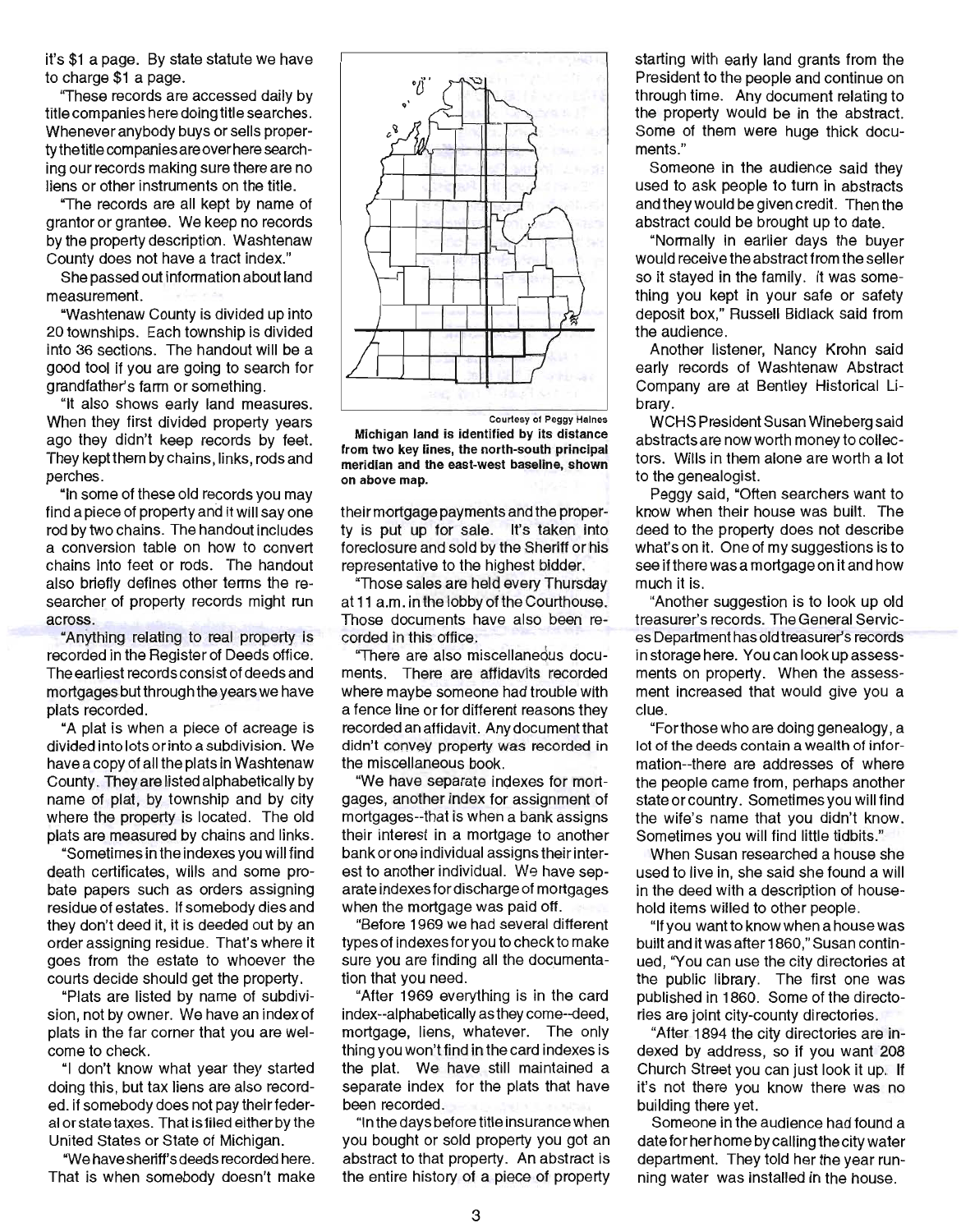Someone else knew of a house which did not get running water installed until long after the neighbors.

"Some of the oldest records are called land patents," Peggy continued. "That was when the land came from the U.S. government to the people. We have several books out in the hallway that are copies of land patents that were signed by different presidents--Jackson, John Quincy Adams and Van Buren, I think.

"The books with patents are hand-typed copies except where there are photostat copies. In the 1930s or '40s the county got a Photostat machine.

"The way they used to do it, the actual documents would be brought in to the Register of Deeds office, then the clerk would either hand copy or hand type it. The originals were always returned to the people. Today we microfilm the original documents, then mail them back."

In answer to a question she said there is no law that says any document has to be recorded--it is for your own protection.

"We have in off-site storage microfilm copies of the indexes and documents that are here. The only thing we do not have microfilm copy of are index file cards from 1969 through 1986 in these file cabinets in the middle. We have microfilm copy of the actual documents off site but we do not have a copy of these forms.

"We've talked about having these cards microfilmed but we just couldn't see to spend all that at one time. At one time it was over \$1 00,000 and the County Commissioners wouldn't give us that kind of money to have that done.

"We are talking about doing an optical imaging system in the near future for immediate storage of instruments in the Register of Deeds office . When we do that I hope we will be able to incorporate these indexes into that system because we will have control of it and we can feed them in every day."

She foresees that in the future people will be able to access deeds information from home computers. In the last couple of years the legislature passed laws that you could store information on optical imaging systems--that is where the information is stored on a computer disk.

"I am past-president of the Michigan Register of Deeds Association. During my year as president we started legislation going up in Lansing that a \$3 fee would be added to every document that is recorded here in Michigan.

"Right now to record a document it's \$9 forthe first page and \$2 for each addition-

al page or part thereof. The recording fee is not a very big fee when you are paying \$100,000-\$150,000 for a house.

"The extra \$3 would go into a technology fund in the county office that would be used to upgrade the equipment and storage for the Register of Deeds office.

"Even though the Register of Deeds is elected by the people and that person is responsible for maintaining that office, the budget to run that office is controlled by the County Board of Commissioners.

"We have a big county here. We have

**LAND MEASURE**  1 Mile--80 chains, 320 rods, 1,760 yards or 5,280 feet. 16112 Feet--1 rod, perch or pole. 1 Chain--66 feet, 100 links or 4 rods 1 Link--7.92 inches 25 Links--1 rod. 4 Rods--1 chain. 144 Square inches--1 square foot. 9 Square feet--1 square yard. 30 1/4 Square Yards--1 square rod. 160 Square Rods--1 acre 10,000 Square Links--1 square chain. 10 Square Chains--1 acre. 1 Acre--208.708 feet by 208.708 feet. 1 Acre--43,560 square feet. 1 Acre--4,840 square yards. 1 Acre--160 square rods. 640 Acres--1 square mile or section. 36 Square Miles or Sections--1 townShip.

a lot of human service projects so the mandated services aren't the ones to get the money to upgrade their offices and equipment. We thought by doing this, everyone in the state could get some modern equipment and bring their offices into the 21st century.

"Some of the little counties would never have the money. Some don't even have microfilm."

She expects when the office has new technology they will have contracts with title companies, banks, attorneys or whoever wants to pay for access on their own computers.

"Jackson County is keeping their records and index on an optical imaging system but I don't think they have gone on line yet.

"It's a wonderful way to access the

records. We, being the clerk too, we will also be having optical imaging of court records. Right now the court records are in a room twice this size.

"Every time the judges have a case they need to pull that file and they have to go through all the documents where, if we had optical imaging on the computer, they'd call the file up on their computer and look at the images right on their screen."

Someone asked, "If anyone can come and look at these records wouldn't it possibly be very crowded?" Peggy and Nancy "who is down here a lot" said it's not that crowded. It's mostly title people and, periodically, genealogy people.

"You can't park in the Courthouse lot but there's a parking lot and structure nearby. If I'm not here one of my staff will be here to help you. That's what we're here for.

"The other thing that I have upstairs for people who like to do genealogy is the old death and marriage records. The marriage records start in 1825 or so. Ministers would send documents to the County Clerk and they would make a record of it. Death records start in 1867. Those are public records also, but because we have so many people coming in to do genealogy in the clerk's office it's a little bit different as far as the records being available.

"We ask that you make an appointment if you want to examine those records and we ask that you don't come on Mondays or Fridays.

"Our staff likes to assist you but if you've ever been down on Monday or Friday, the clerk's division probably have 200 customers at the counter and another 200 on the phone waiting to get a copy of their birth or marriage certificate, a passport or something.

"Marriages can be done by mail. We have clerks who can do searches for you. It takes a while because it's not one of their top priorities."

Asked if the Mormons had microfilmed Washtenaw County deeds for their library in Salt Lake City, Peggy said she thought this office refused many years ago.

"Nancy Krohn tells me the births, deaths and marriages were filmed by the Mormons years ago before I was associated with the County Clerk's office.

"Indexes of wills and estates are kept at Probate Court on the third floor. They are public records if the person is deceased and the estate probated. The documents are stored off site and they'll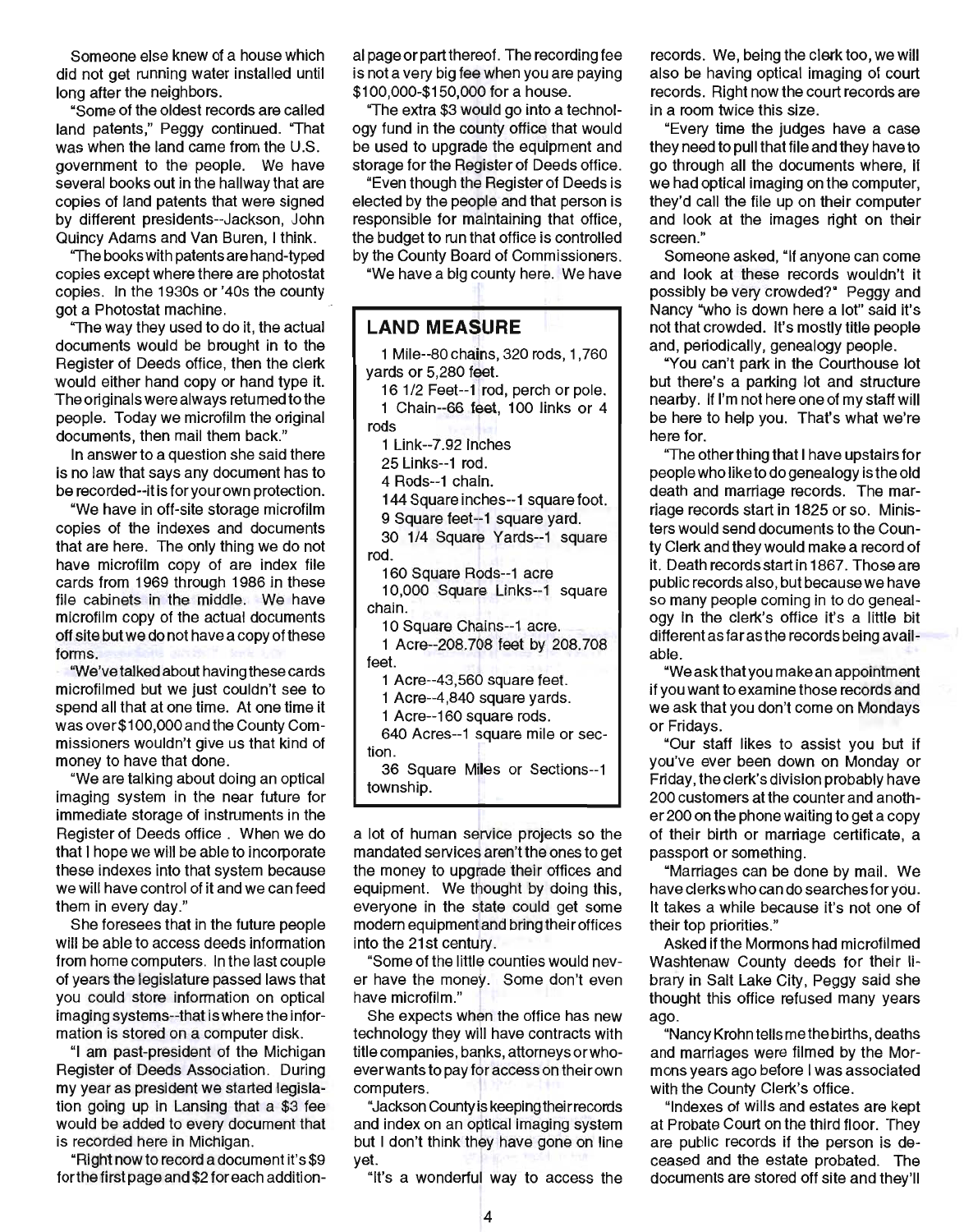bring them to you in 24 hours."

"There is much more than just wills in the probate files," Professor Bidlack noted. "They can be particularly interesting where there is no will. There can be a wealth of information for the genealogist in estate documents."

Nancy Krohn noted that the genealogy society has copies of Washtenaw probate indexes up to about 1960 in its library which is housed at the LDS Library, 914 Hill Street. The library is open Monday, Friday and Saturday, 10 a.m.-2 p.m.; Tuesday and Thursday, 5-9 p.m.; and in winter, Sunday, 3-6 p.m.

"The plat maps of subdivisions are in the comer, all in vinyl sleeves, two maps to a sleeve," Peggy continued.

"I have a reproduction copy of the combined 1874,1895 and 1915 county atlases here that you may use. The old township maps show the land divided up and give the name of the people who owned each property. I have a copy also of Chapman's county history I'd be glad to share.

### HE'S ONE AND THE SAME

Someone in the audience said, "You mentioned affidavits. When we bought ourfirst house about 50 years ago in the Allmendinger Subdivision in southwest Ann Arbor it came complete with abstract.

"Among the documents in it was a tum-of-the-century affidavit pointing out that G. F. Allmendinger sometimes signed deeds and things as George Frank Allmendinger, sometimes as George F. Allmendinger, sometimes as G. FrankAllmendinger.

"The affidavit was to the effect that these signatures were all pertaining to one and the same man."

#### ARLENE SCHMID HONORED

WCHS's own Arlene Schmid, keeper of our loan box and presenter of the "What Is It?" games, was among the nominees for the Ann Arbor News first Citizen of the Year Award.

Besides scheduling travels of our "Life Before Electricity" loan box to teachers who request it and taking the "What Is It?" games to schools and meetings, Arlene also is a volunteer for Meals on Wheels and the T-L-C program in the schools. Congratulations, Arlene.

#### 1823 KELLOGG MILL HAS WATER PROBLEM

The water-powered flour mill built in New Hope, New York, in 1823 by Judge Charles Kellogg who later lived in the WCHS museum house in Ann Arbor is still tuming out pancake flour but it is experiencing a low water problem .

David Oakley of Chatham, Massachusetts, Kellogg family historian, sent a copy of a newspaper article from the Syracuse Post-Standard of November 14,1996 to WCHS President Susan Wineberg.

It begins, "The owners of the state's only remaining water-powered, yearround flour mill appealed to the Cayuga County Legislature for help with a water problem."

The county has maintained a dam and a bridge over route 41A. The dam controls waterflow through the mill property. When the county built a new bridge part of the dam--the flash boards-- were removed.

The mill owners want the boards replaced. The State Department of Environmental Conservation doesn't. The county thinks dredging alone might solve the problem. Those involved are trying to work out a solution.

#### STATE PRESERVATION MEETING SET APRIL 11-12

The Michigan Historic Preservation Network will have it's 17th annual Michigan Preservation Conference Friday and Saturday, April 11-12 in Bay City.

Headquarters will be in the 19th century Scottish Rite Cathedral located among the former lumber baron mansions of the Center Avenue Historic District.

The program features two concurrent tracks with more than 50 speakers. Track one will be on basic "how to" topics, track two on the best Michigan preservation projects of the last two decades.

To request a brochure fax (810) 625- 3010. Forother information call Clarkston (810) 625-8181 .

#### SCHOOLS USING 'LIFE BEFORE ELECTRICITY' BOX

WCHS's new loan box, "Life Before Electricity"has been used by classes at Pittsfield, Thurston and Dicken Schools already. Arlene Schmid, whohascharge of scheduling the box, also conducted the "What Is It?" game at Pittsfield and Dicken. At Dicken, four classes, 80 children, played the game.

Ann Reynolds, educational coordina-

#### AROUND THE COUNTY

Dexter Historical Society: 1997 Crafts Fair, Saturday, March 15, at Dexter High School, 10 a.m.-4 p.m., with 50-some artists and crafts persons.

Milan Society: 7:30 p.m. Wednesday, February 19, at Hack House, 775 County Street. Jai McFall of Jai's Landscaping will talk about historical uses of trees, shrubs and bulbs in landscaping. Officers to be elected.

Salem Society: Saturday, February 22, a tourof Second Baptist Church in Detroit including Underground Railroad memorabilia. They plan to meet at 9:30 a.m. at the Township Hall and go by automobile. After lunch at Greek Town they'll visit Detroit Historical Museum. More information: (313) 459-5386 or (810) 349- 3550.

Saline Society: Meet with Milan Historical Society at Hack House, 775 County Street, Milan, 7:30 p.m. Wednesday, February 19.

Ypsilanti Society: Museum, 220 N. Huron St., open 2-4 p.m. Thursdays, Saturdays and Sundays. Archives open 9 a.m.- noon Monday-Friday.

#### TO RENT: PARKING SPACES TO SELL: BIRDSEYE MAPS

WCHS has two parking spaces at the Museum on Main Street available for lease at \$50 a month. If interested call Caroline Mohai,663-6106.

Caroline also has copies of a 19th century birdseye view map of Ann Arbor for sale. The map mounted on foam core and shrink wrapped is \$20, the map alone is \$8.

#### FANS DONATE \$5,890 TO MUSEUM ON MAIN ST

Donations to the special "Fan-A-Thon" fund raiser to benefit the Museum on Main Street have climbed to \$5,890 since last report. Many thanks. It all helps.

tor, researched and put together the loan box with lesson materials and artifacts from the WCHS collection. Funds were provided by a grant from the Ann Arbor Community Foundation.

Teachers may rent the loan box for \$15. The two "What Is It?" games for children and adults are presented free of charge. Information: 665-8773.